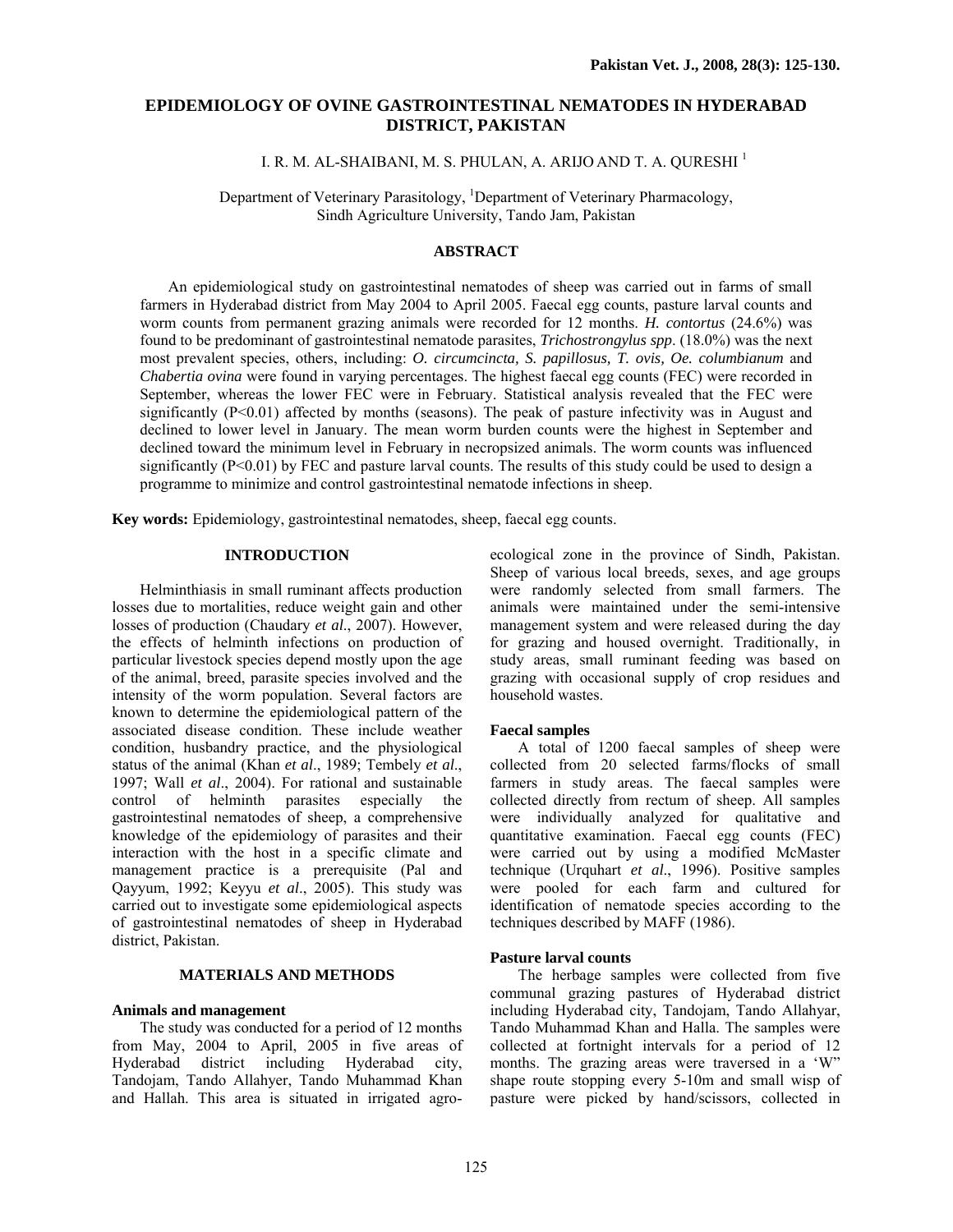polythene bags and dispatched to a laboratory for processing. The infective larvae were recovered, identified to genus level and counted according the techniques described by Hansen and Perry (1994). The number of nematode larvae was expressed as  $L_3$  per kg of herbage dry matter  $(L_3/kg DM)$ .

## **Necropsy worm counts**

The permanently grazed sheep were traced to metropolitan abattoirs of Hyderabad district, during the year of 2004-2005. A total of 1200 gastrointestinal tracts of sheep were collected and examined, as described by Urquhart *et al*. (1996). Tract parts including abomasum, small and large intestines were separated by ligature, the entire tracts were placed in a plastic container and brought to laboratory for examination. The contents of individual part of tract were washed into a tray using tap water. Each part was opened longitudinally and mucosa was carefully examined, scraped and washed to remove any adhering worms. The entire washings from the abomasum, small and large intestines were examined individually for worms. The nematodes present in various parts of gastrointestinal tract were identified and counted according the techniques described by Riche (1988).

### **Meteorological data**

Climatic data regarding temperature, rainfall and relative humidity were recorded at meteorological station located within Sindh Agriculture University, Tandojam. The required climatic data viz: minimum and maximum temperature and rainfall for the study period were obtained every month from this station.

## **Statistical analysis**

The data obtained from this study, namely faecal egg count (FEC), larval pasture counts and total worm counts (TWC) were analyzed using SPSS 15.0 program. The fixed effects of age, sex, breed, geographical areas and season (monthly variation) on FEC were analyzed with General Linear Model (GML) procedure. The EPG, TWC, and pasture larval counts were first transformed in the form  $log_{10}$  to stabilize the variance before analysis. The differences between group means were assessed by Turkey's test. Correlation (Spearman`s rho) tests were also conducted to ascertain association among pasture larval counts, TWC and FEC.

### **RESULTS**

### **Meteorological data**

Monthly mean minimum and maximum temperature, total rainfall and relative humidity during the study period are shown in Table 1. Climatically, the study area is subtropical, humid and receives average annual rainfall of about 129 mm. The average maximum temperature reached 40.8ºĊ in May and minimum 7.9°C in January. The relative humidity was highest (74%) in the month of November and lowest (50%) in the month of April. One year cycle is divided into four seasons viz: winter (December-February), spring (March-April), summer (May-September) and autumn (October-November). Summer also includes monsoon season (July-September).

# **Faecal egg counts**

The faecal egg counts (FEC) of sheep during different months of the year of 2004-2005 are shown in Table 2. The faecal egg counts were significantly  $(P<0.01)$  affected by months variation (seasons). The animals were positive for gastrointestinal nematodes throughout the year but infection rate reached the peak in September (monsoon season). The mean FEC ranged from 826.2 in February to 1913.4 in September. The results of copro-culture of faecal samples revealed the presence of seven gastrointestinal nematode species including: *Haemonchus contortus* (24.6%)*, Trichostrongylus spp*. (18.0%)*, Ostertagia circumcincta*  (15.7%), *Strongyloides papillosus* (12.7%), *Trichuris ovis* (10.8%), *Oesphagostomum columbianum* (8.3%) and *Chabertia ovina* (4.3%), as depicted in Table 3.

| <b>Month</b> | <b>Maximum</b><br>$({}^{\circ}{\bf C})$<br>temperature | <b>Minimum</b><br>temperature $(^{\circ}C)$ | <b>Temperature</b><br>mean $(^{\circ}C)$ | $\circ$<br><b>Relative</b><br>humidity $(\% )$ | <b>Total rainfall</b><br>(mm) |
|--------------|--------------------------------------------------------|---------------------------------------------|------------------------------------------|------------------------------------------------|-------------------------------|
| May          | 40.8                                                   | 28.1                                        | 34.5                                     | 64                                             | 4.0                           |
| June         | 39.2                                                   | 27.2                                        | 33.2                                     | 65                                             | 0.0                           |
| July         | 36.6                                                   | 26.5                                        | 31.6                                     | 72                                             | 0.0                           |
| August       | 36.6                                                   | 25.8                                        | 31.2                                     | 73                                             | 37.2                          |
| September    | 36.1                                                   | 24.0                                        | 30.1                                     | 72                                             | 0.0                           |
| October      | 33.0                                                   | 19.0                                        | 26.0                                     | 71                                             | 80.5                          |
| November     | 32.1                                                   | 14.1                                        | 23.1                                     | 74                                             | 0.0                           |
| December     | 26.0                                                   | 11.0                                        | 18.5                                     | 67                                             | 3.1                           |
| January      | 23.0                                                   | 7.90                                        | 15.5                                     | 69                                             | 1.0                           |
| February     | 25.6                                                   | 10.7                                        | 18.2                                     | 72                                             | 0.2                           |
| March        | 32.9                                                   | 16.8                                        | 24.9                                     | 64                                             | 0.0                           |
| April        | 36.1                                                   | 19.0                                        | 27.6                                     | 50                                             | 3.0                           |

**Table 1: Monthly means of temperature, humidity and rainfall in the study area during 2004-2005**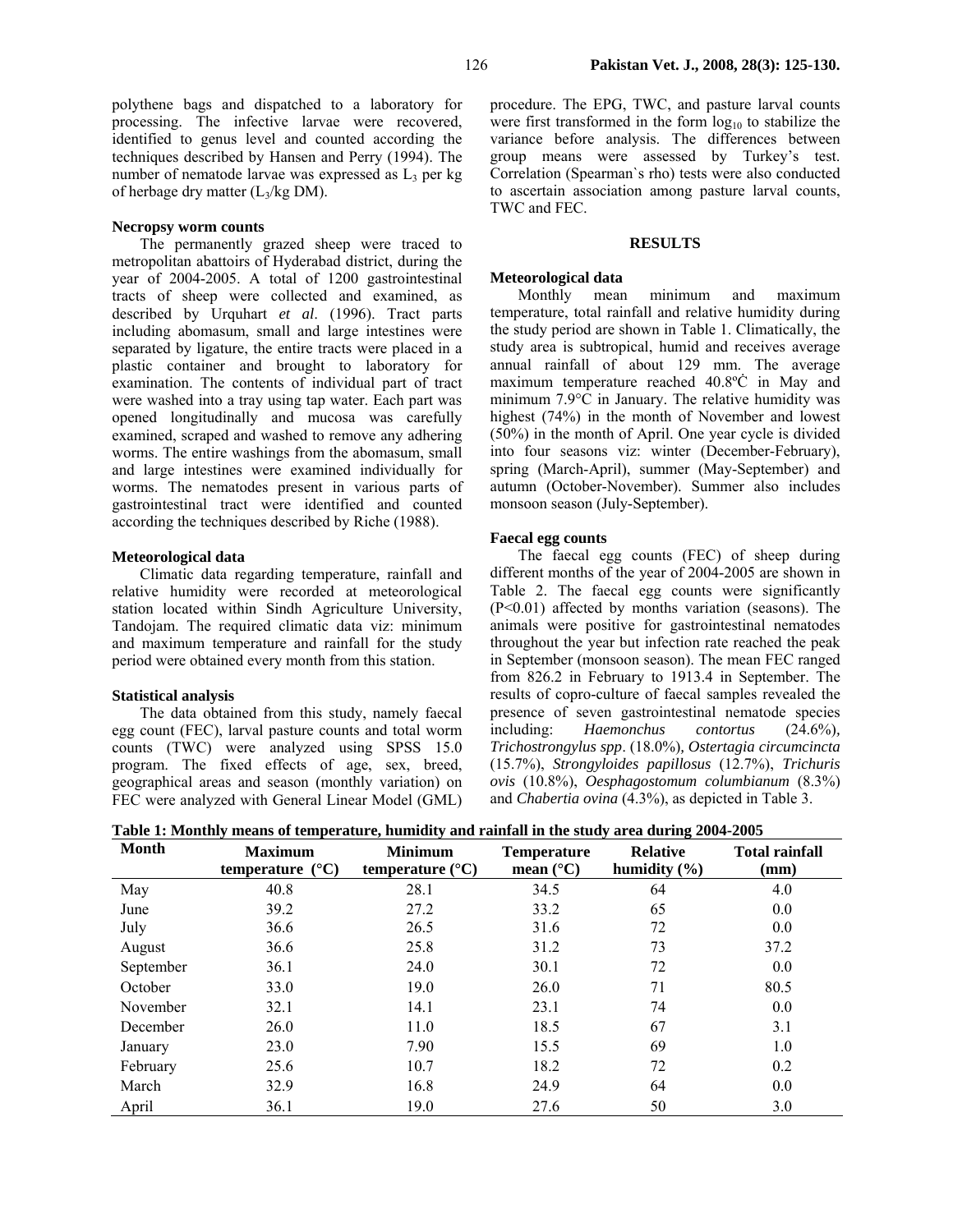| various months of the year |                               |                               |                       |  |  |  |  |  |
|----------------------------|-------------------------------|-------------------------------|-----------------------|--|--|--|--|--|
| <b>Months</b>              | No. of<br>animals<br>examined | No. of<br>animals<br>infected | <b>Mean FEC</b>       |  |  |  |  |  |
| May                        | 100                           | 44                            | 1438.6 bcd            |  |  |  |  |  |
| June                       | 100                           | 45                            | 1256.7bcd             |  |  |  |  |  |
| July                       | 100                           | 51                            | 1373.1abc             |  |  |  |  |  |
| August                     | 100                           | 67                            | 1762.7a               |  |  |  |  |  |
| September                  | 100                           | 56                            | 1913.4ab              |  |  |  |  |  |
| October                    | 100                           | 52                            | 1484.0bc              |  |  |  |  |  |
| November                   | 100                           | 44                            | 1599.5 <sub>bcd</sub> |  |  |  |  |  |
| December                   | 100                           | 34                            | 972.1 cde             |  |  |  |  |  |
| January                    | 100                           | 36                            | 963.9cde              |  |  |  |  |  |
| February                   | 100                           | 21                            | 826.2e                |  |  |  |  |  |
| March                      | 100                           | 22                            | 1466.1de              |  |  |  |  |  |
| April                      | 100                           | 33                            | 1510.1cde             |  |  |  |  |  |

**Table 2: Mean faecal egg counts (FEC) of sheep in various months of the year** 

Means with different letters are significantly different  $(P<0.05)$ .

**Table 3: Prevalence of different gastrointestinal nematode species in sheep** 

| <b>Nematode species</b> | No. of<br>animals | No. of<br>animals | <b>Percentage</b><br>of |
|-------------------------|-------------------|-------------------|-------------------------|
|                         | examined          | infected          | infection               |
| H. contortus            | 1200              | 295               | 24.6                    |
| Trichostrongylus spp.   | 1200              | 216               | 18.0                    |
| O. circumcincta         | 1200              | 188               | 15.7                    |
| S. papillosus           | 1200              | 152               | 12.7                    |
| T. ovis                 | 1200              | 129               | 10.8                    |
| Oe. columbianum         | 1200              | 99                | 8.3                     |
| Chabertia ovina         | 1200              | 57                | 4.8                     |

Percentage has been calculated from total number of animals examined.

The FEC in different study areas are presented in Table 4. The highest values of FEC were encountered in Tando Muhammad Khan (1709.6), followed by Tandojam (1468.9). Other areas in order were Halla (1445.7), Hyderabad (1383.1) and Tando Allahyar (1337.6). Statistically, significant differences in FEC were observed among different study areas.

The effect of age on the distribution of FEC of gastrointestinal nematodes of sheep is depicted in Table 4. The highest FEC (1514.3) were recorded in young animals of upto one year, whereas the lower values i.e. 1395.9, 1403.1, 1473.9 and 1427.3 were recorded in age groups of one year, two years, three years and above respectively. Significant difference (P<0.01) was observed in FEC among animals of different age groups.

Sex-wise data indicated that FEC were slightly higher in females compared to males (Table 4). Kooka (1469.9) breed was slightly more susceptible to nematode infection compared to Kacchi (1446.0) and Dumbi (1415.2) breeds (Table 4). However, differences of FEC among males and females or among breeds were non significant.

## **Pasture larval counts**

The results of mean pasture larval counts recovered from herbage samples collected from five sampling sites of study area (Table 5 ) revealed the peaks of pasture larval activity in August (1885) and October (1548), whereas it declined to the lowest level in January (790). The infective larvae recovered from herbage were *Haemonchus contortus*, *Ostertagia circumcincta*, *Trichostrongylus spp*, *Strongyloides papillosus*, *Oesphagostomum columbianum* and *Chabertia ovina.* Statistical analysis showed that there were highly significant (P<0.01) affect of months on the total number of infective larvae recorded. The association between the pasture larvae and FEC  $(r =$  $0.106$ , P< $0.01$ ) was also significant.

## **Total worm counts**

In this study, seven species of gastrointestinal nematodes were identified. The nematode species identified and mean worm burden are shown in Table 6. Statistical analysis showed that there was highly significant association between total worm counts  $(r =$ 0.934, P<0.01) and pasture larval counts.

### **DISCUSSION**

The results of faecal examination of sheep from the small farmers of Hyderabad district showed that infections of gastrointestinal nematodes were prevalent throughout the year. However, the level of infection was different during the year, the mean FEC were above 800 eggs per gram (EPG) for most of the months, with distinct peaks occurring during the rainy season of the year, especially during months of August and September. These results are in agreement with other studies which showed that rainfall ( $r = 0.122$ ,  $P < 0.01$ ) and relative humidity  $(r = 0.103, P<0.01)$  were important factors in determining level of FEC and infections of gastrointestinal nematodes (Singh *et al*., 1997; Nginyi *et al*., 2001; Vlassoff et *al*., 2001; Keyyu *et al*., 2005).

In this study, the faecal copro-cultures examination revealed that *H. contortus* was found to be the predominant species of parasite of sheep in Hyderabad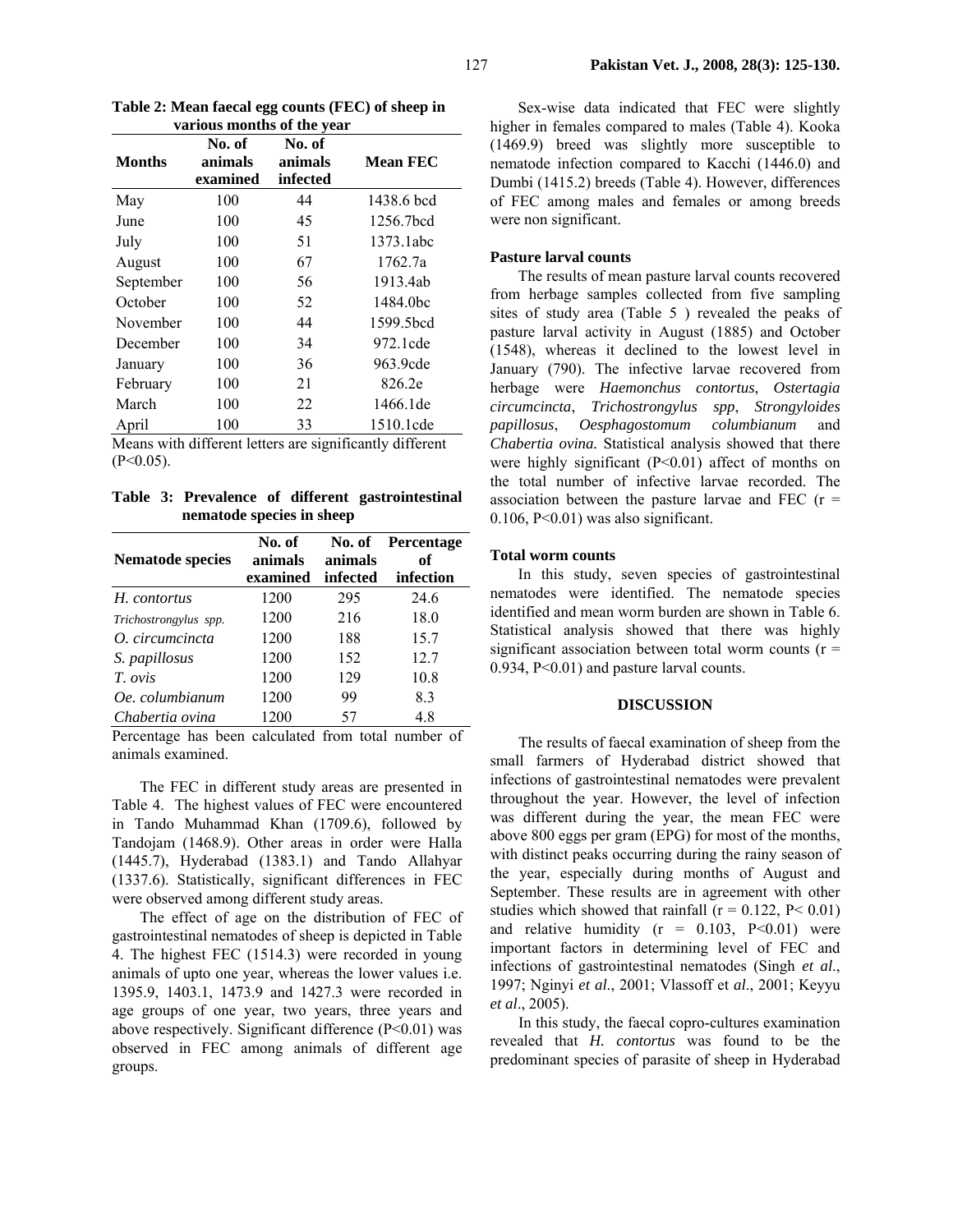| <b>Parameter</b>       | No. of animals | No. of animals | <b>Mean FEC</b> |  |
|------------------------|----------------|----------------|-----------------|--|
|                        | examined       | infected       |                 |  |
| Area                   |                |                |                 |  |
| Hyderabad              | 380            | 148            | 1383.1a         |  |
| TandoJam               | 220            | 115            | 1468.9b         |  |
| Tando Allahyar         | 210            | 93             | 1337.6ab        |  |
| Tando M. Khan          | 190            | 68             | 1709.6a         |  |
| Hallah                 | 200            | 81             | 1445.7ab        |  |
| Age                    |                |                |                 |  |
| Less than one year     | 347            | 186            | 1514.3a         |  |
| One year               | 340            | 172            | 1395.9ab        |  |
| Two years              | 338            | 113            | 1403.1bc        |  |
| Three years            | 137            | 23             | 1473.9c         |  |
| More thant three years | 38             | 11             | 1427.3c         |  |
| <b>Sex</b>             |                |                |                 |  |
| Female                 | 718            | 291            | 1461.2a         |  |
| Male                   | 482            | 214            | 1423.8a         |  |
| <b>Breed</b>           |                |                |                 |  |
| Kooka                  | 426            | 186            | 1469.9a         |  |
| Kacchi                 | 384            | 164            | 1446.0a         |  |
| Dumbi                  | 390            | 155            | 1415.2a         |  |

**Table 4: The effect of area, age, sex and breed on faecal egg counts (FEC) of sheep** 

Means with different letters within a parameter are significantly different (P<0.05).

| Table 5: The pasture larval counts of gastrointestinal nematode species among 12 months |  |  |  |  |  |  |
|-----------------------------------------------------------------------------------------|--|--|--|--|--|--|
|-----------------------------------------------------------------------------------------|--|--|--|--|--|--|

| <b>Month</b> | H. conto-<br>rtus | O. circum-<br>cincta | Trichostron-<br>gylus spp. | S. papi-<br>llosus | Т.<br>ovis   | Oe.<br>Colum-<br><b>bianum</b> | $\mathcal{C}$ .<br>ovina | <b>Total larvae</b><br>$(L_3/kg DM)$ |
|--------------|-------------------|----------------------|----------------------------|--------------------|--------------|--------------------------------|--------------------------|--------------------------------------|
| May          | 332               | 319                  | 220                        | 116                | $\theta$     | 110                            | 94                       | 1191                                 |
| June         | 364               | 190                  | 256                        | 212                | $\theta$     | 116                            | 94                       | 1232                                 |
| July         | 388               | 238                  | 292                        | 222                | $\theta$     | 156                            | 86                       | 1382                                 |
| August       | 420               | 224                  | 394                        | 364                | $\theta$     | 257                            | 226                      | 1885                                 |
| September    | 352               | 210                  | 278                        | 192                | $\theta$     | 170                            | 200                      | 1402                                 |
| October      | 460               | 190                  | 386                        | 260                | $\theta$     | 166                            | 86                       | 1548                                 |
| November     | 302               | 168                  | 250                        | 220                | $\Omega$     | 150                            | 42                       | 1132                                 |
| December     | 250               | 122                  | 196                        | 136                | $\mathbf{0}$ | 84                             | 46                       | 834                                  |
| January      | 202               | 146                  | 164                        | 146                | $\theta$     | 92                             | 40                       | 790                                  |
| February     | 388               | 206                  | 352                        | 260                | $\theta$     | 180                            | 110                      | 1496                                 |
| March        | 358               | 284                  | 324                        | 266                | $\theta$     | 182                            | 88                       | 1502                                 |
| April        | 348               | 214                  | 320                        | 230                | $\theta$     | 134                            | 100                      | 1346                                 |

Each figure in columns 2, 3, 4, 5, 6, 7, 8 represents means of two counts.

district throughout the investigation, the biotic potential of this parasite justified the percentage of infection with this parasite (Nginyi *et al*., 2001). Faecal egg counts were significantly different among the areas of Hyderabad district. Tando Muhammad Khan had the highest FEC and Tando Allahyar showed the lowest FEC. This may be due to livestock density and topography of sampling areas. The highest FEC was recorded in upto one year old group of sheep. Urquhart *et al*. (1996) and Vlassoff *et al.* (2001) suggested that

younger animals were more prone to infection compared to old ones. This may be due the host resistance which may be more established in old aged animals. The sex-wise results revealed that FEC of females were slightly more compared to males. According to Barger (1993) and Garcia *et al*. (2007), the temporary loss of acquired immunity against gastrointestinal nematodes near the parturition date and during lactation in ewes has been well documented. This temporary immunity loss leads to considerable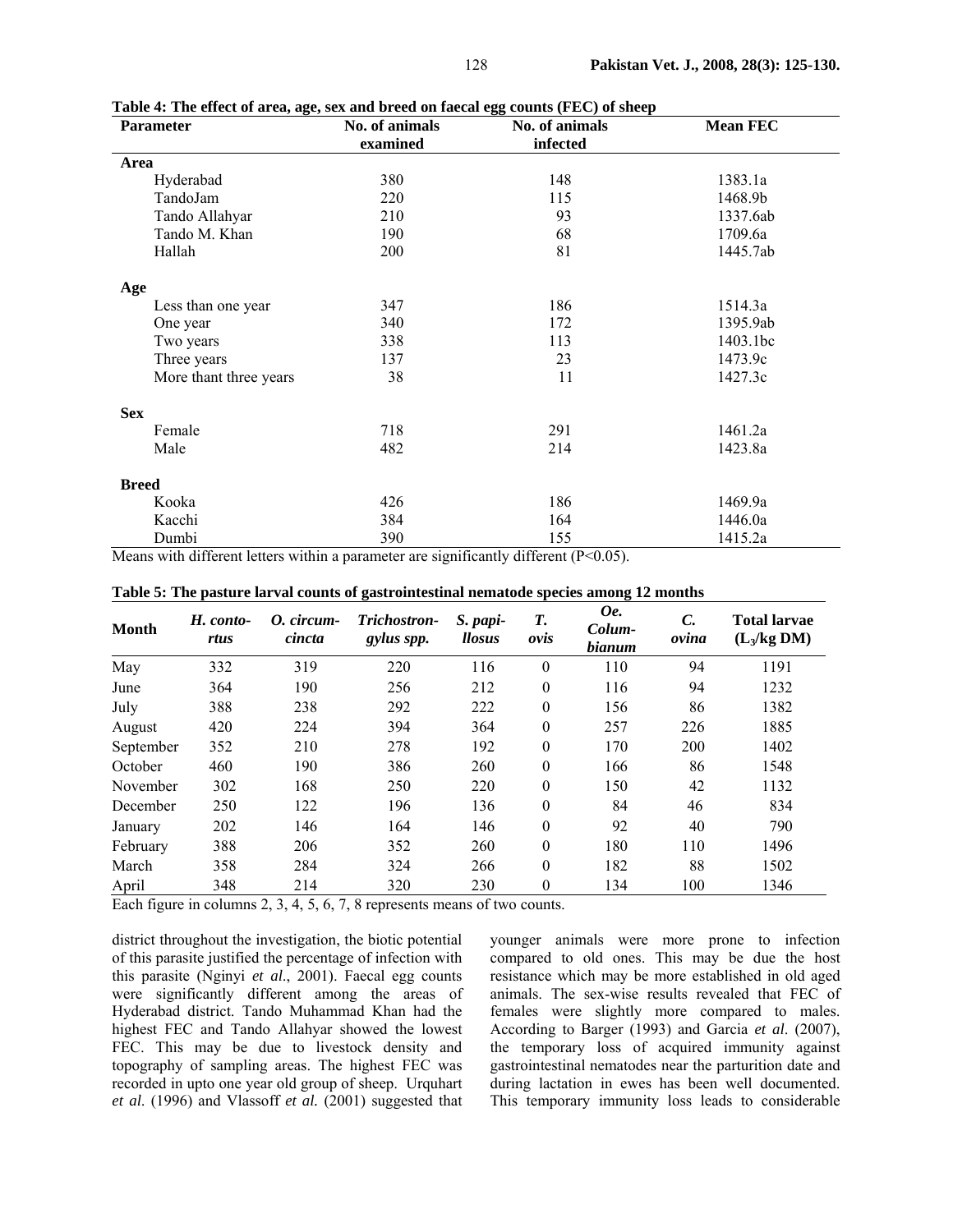| Month     | H. conto-<br>rtus | O. Circum-<br>cincta | Trichostron-<br>gylus spp. | S. papi-<br>llosus | Т.<br>ovis | Oe. Colum-<br>ianum | C.<br>ovina | <b>Cumulative</b><br>worm<br>burden |
|-----------|-------------------|----------------------|----------------------------|--------------------|------------|---------------------|-------------|-------------------------------------|
| May       | 139.4(34)         | 120(7)               | 145.4(26)                  | 132(15)            | 83.1(13)   | 94.3(7)             | 80(3)       | 794.2                               |
| June      | 156.4(33)         | 106(9)               | 127.1(17)                  | 158.8(17)          | 138.8(16)  | 108(5)              | 90(6)       | 885.1                               |
| July      | 159.9(26)         | 141.8(22)            | 128(15)                    | 156.7(18)          | 101.3(16)  | 133.3(9)            | 60(1)       | 881.0                               |
| August    | 178.3(59)         | 171.4(7)             | 113.7(37)                  | 165(20)            | 96(10)     | 98.9(11)            | 75(4)       | 898.3                               |
| September | 178.1(31)         | 155.7(42)            | 190.1(11)                  | 145.7(7)           | 85.7(7)    | 80(6)               | 84.7(17)    | 920.8                               |
| October   | 177.9(29)         | 125.7(21)            | 173.8(29)                  | 114.5(11)          | 101.2(28)  | 120(4)              | 81.9(11)    | 894.1                               |
| November  | 148.4(19)         | 132.5(24)            | 145.4(21)                  | 108(15)            | 144(10)    | 108(16)             | 60(1)       | 846.6                               |
| December  | 133.9(13)         | 146.9(16)            | 158.9(13)                  | 120(8)             | 75(8)      | 109.1(4)            | 00.00       | 741.8                               |
| January   | 115(12)           | 142.5(16)            | 112.5(16)                  | 86.7(9)            | 102(10)    | 87.3(11)            | 60(2)       | 724.0                               |
| February  | 120(9)            | 99.6(5)              | 124.2(14)                  | 64.6(13)           | 77.1(7)    | 80(3)               | 60(1)       | 625.6                               |
| March     | 152.3(13)         | 150(2)               | 157.5(8)                   | 125.5(11)          | 95.5(8)    | 90(2)               | 60(1)       | 803.8                               |
| April     | 143.4(14)         | 145(12)              | 135.8(38)                  | 96(15)             | 91.8(17)   | 132(15)             | 96.9(13)    | 840.9                               |

**Table 6: The mean worm burden of gastrointestinal nematodes species in sheep during different months** 

Figures in parenthesis indicated the number of infected gastrointestinal tracts.

increase of eggs expelled by gastrointestinal nematodes in faeces of sheep. The results revealed no significance effect of breed on the FEC. However, Bahirathan *et al*. (1996), Li et *al*. (2001) and Matika *et al*. (2003) carried out similar studies and reported the effect of breed on FEC was significant and some breeds of sheep were more resistant to gastrointestinal nematodes infection. The contradiction between the results of this study and findings of above workers could be attributed to genetic factor and management practice.

The ability of eggs and larvae of gastrointestinal nematodes to survive environmental conditions depends on the species and developmental stage of the parasite when adverse conditions occur. In this study, the highest pasture larval counts were recorded in August, whereas the lowest was in January. The higher larval counts in August could be attributed to weather conditions which were conducive for survival and development of free living stages of parasites. Urquhart *et al*. (1996) suggested that the optimal temperature for development of the maximum number of larvae in the shortest feasible time is generally in the range of 18- 26ºC. At higher temperature, development is faster and the larvae are hyperactive, thus depleting their lipid reserves. The mortality rate then rises, so that a few will survive to  $L_3$  stage. As the temperature falls, the process slows, and below  $10^{\circ}$ C the development from egg to  $L_3$ stage usually cannot take place. Furthermore, Ng`ang`a *et al*. (2004) also suggested that during the dry season, herbage cover at grazing pasture is reduced due to overgrazing by animals. This may expose the larvae to desiccation, resulting in high mortality or migration deeper into the soil. The low number and availability of infective larvae during December and January could be explained in the light of above workers suggestions.

This study showed, in general, that the animals under field conditions harbored a variety of worms, but the worm burden reached a threshed pathogenic level during the monsoon season. The total worm counts

reached the peak in September and declined towards and reached the minimum level in February. These results are in agreement with those of Tembely *et al.*  (1997); Jithendran (2000) and Chaudary *et al*. (2007). The number of infective larvae ingested by animals each day is considered as epidemiological variable of highest influence on the parasitic rates of the animals under grazing condition (Barger, 1999). The higher TWC of gastrointestinal nematodes in September may be due to the high number of infective larvae ingested by sheep and/or the arrested larvae resumed their development to adult stages. The low TWC in February could be attributed to low number of infective larvae pickup by sheep from pasture during this period.

## **Conclusion**

It is concluded that the gastrointestinal nematodes were prevalent in Hyderabad district, the fluctuation of gastrointestinal nematode infections were associated with seasonal changes, exhibiting highest prevalence in monsoon. However, it is suggested that the combination of strategic use of anthelmintics with traditional/ veterinary medicine and good management could improve the control of gastrointestinal nematode infections in sheep in small-holder farms.

### **REFERENCES**

- Barger, I., 1993. Influence of sex and reproductive status on susceptibility of ruminants to nematode parasitism. Int. J. Parasitol., 23(4): 463-469.
- Barger, I., 1999. The role of epidemiological knowledge and grazing management for helminthes control in small ruminants. Int. J. Parasitol., 29: 41-47.
- Bahirathan, M., J. E. Millr, S. R. Barras and M. T. Kearny, 1996. Susceptibility of Suffolk and Gulf Coast Native suckling lambs to naturally acquired strongyles nematode infection. Vet. Parasitol., 65: 259-268.